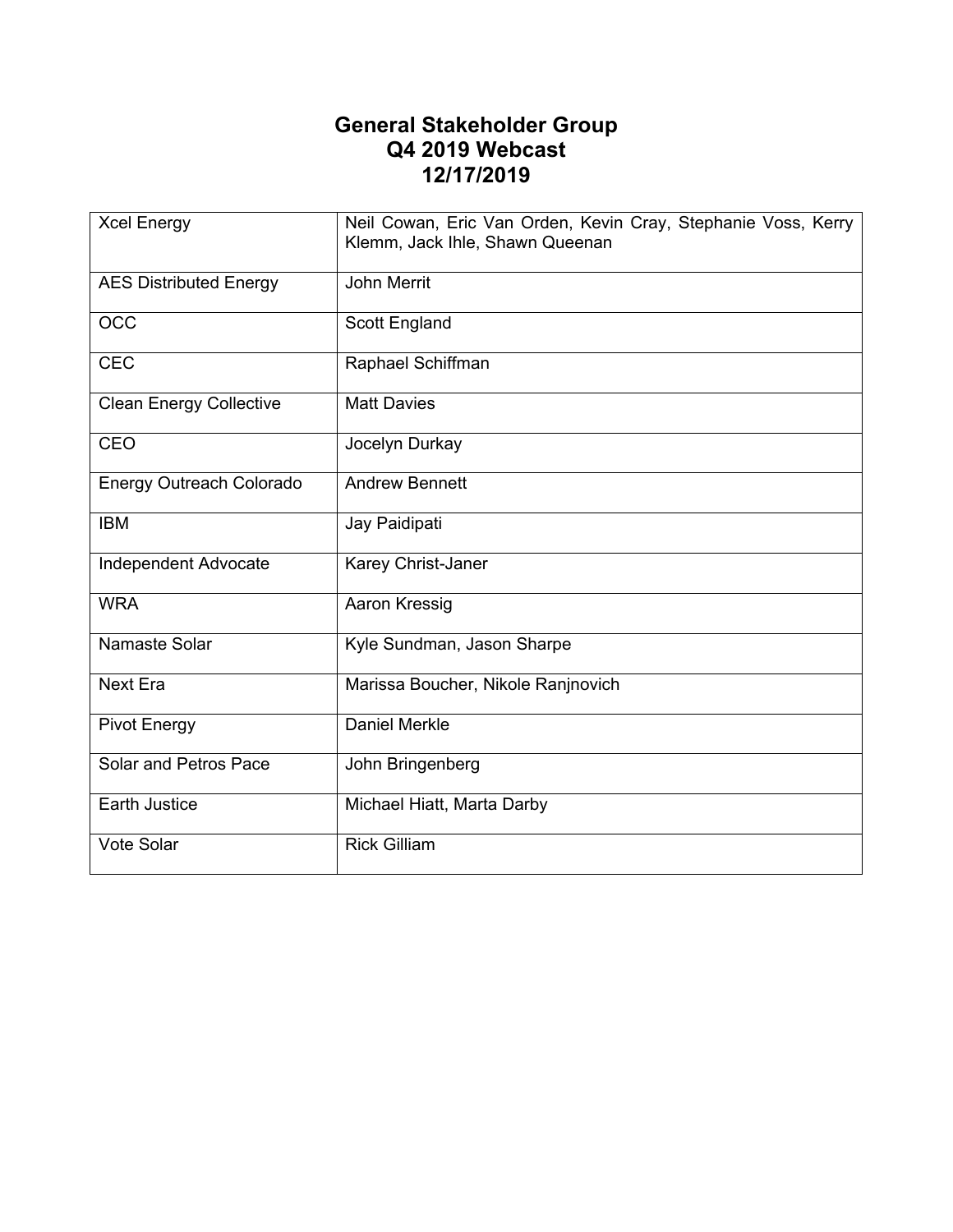#### **I. Introductions**

#### **II. Regulatory Update**

- **a. Since the Last Stakeholder Meeting** 
	- **i. Solar Garden Subgroup Meetings** 
		- **1. September 16, 2019**
		- **2. October 31, 2019**
		- **3. December 4, 2019**
	- **ii. RE Plan** 
		- **1. Answer Testimony**
		- **2. Rebuttal Testimony**
		- **3. Discovery**
		- **4. Hearing**
- **b. Rule Making and M‐Docket Schedule** 
	- **i. 19R‐0096E General NOPR Relating to ERP, RES, NEM, CSGs, and Interconnection.** 
		- **1. Oct 21 Comments**
		- **2. Oct 29 Hearing**
		- **3. Additional dates coming in 2020**
	- **ii. 19R‐0608E Community Solar Gardens** 
		- **1. Dec. 6 Initial Comments**
		- **2. Jan. 3 Reply Comments**
		- **3. Jan. 13 Hearing**
	- **iii. 19R‐064E Interconnection NOPR** 
		- **1. Jan. 7 Initial Comments**
		- **2. Jan. 21 Reply Comments**
		- **3. Feb. 3 Hearing**
	- **iv. 19M‐0670E Distribution System Planning M‐Docket** 
		- **1. Jan. 10 Notice of Participation**
		- **2. Feb. 3 Initial Comments**
		- **3. March 13 Reply Comments and Redlines**
	- **v. 19M‐0661EG Performance‐Based Ratemaking** 
		- **1. Jan. 8 Notice of Participation**
- **c. 2020 Q1 Program Extension** 
	- **i. Solar\*Rewards Small Option A** 
		- **1. 2 MW at \$0.005/kWh**
		- **2. For each month Monthly in January, February, March**
	- **ii. Solar\*Rewards Medium**